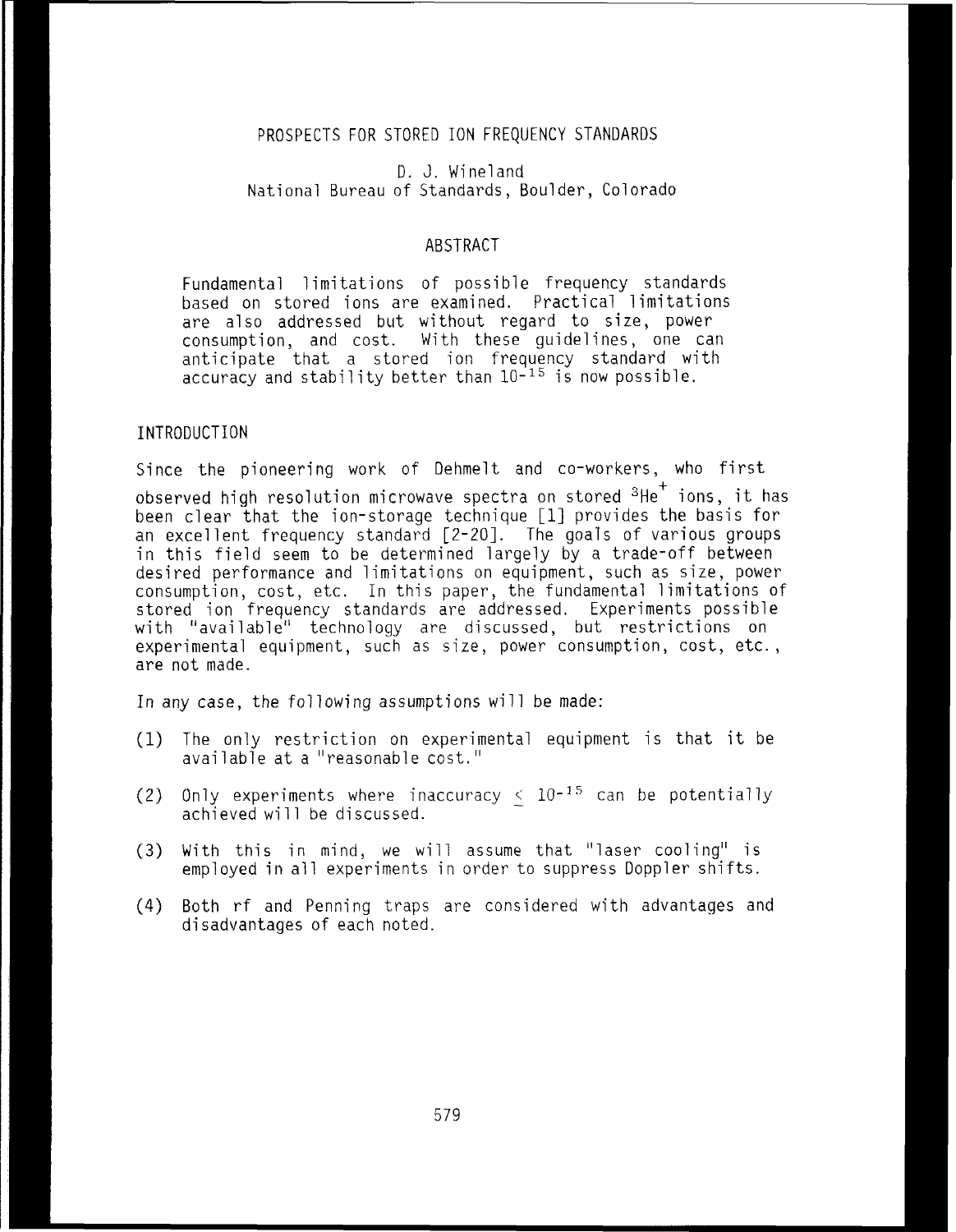| <b>Report Documentation Page</b>                                                                       |                                                                                                                                                                                                                                                                                                                                                                                                                                                                                                                                                                                                                                                                                                                                                                                                          |                              |                                                    | Form Approved<br>OMB No. 0704-0188               |                                                     |  |
|--------------------------------------------------------------------------------------------------------|----------------------------------------------------------------------------------------------------------------------------------------------------------------------------------------------------------------------------------------------------------------------------------------------------------------------------------------------------------------------------------------------------------------------------------------------------------------------------------------------------------------------------------------------------------------------------------------------------------------------------------------------------------------------------------------------------------------------------------------------------------------------------------------------------------|------------------------------|----------------------------------------------------|--------------------------------------------------|-----------------------------------------------------|--|
| does not display a currently valid OMB control number.                                                 | Public reporting burden for the collection of information is estimated to average 1 hour per response, including the time for reviewing instructions, searching existing data sources, gathering and<br>maintaining the data needed, and completing and reviewing the collection of information. Send comments regarding this burden estimate or any other aspect of this collection of information,<br>including suggestions for reducing this burden, to Washington Headquarters Services, Directorate for Information Operations and Reports, 1215 Jefferson Davis Highway, Suite 1204, Arlington<br>VA 22202-4302. Respondents should be aware that notwithstanding any other provision of law, no person shall be subject to a penalty for failing to comply with a collection of information if it |                              |                                                    |                                                  |                                                     |  |
| <b>1. REPORT DATE</b><br><b>DEC 1981</b>                                                               |                                                                                                                                                                                                                                                                                                                                                                                                                                                                                                                                                                                                                                                                                                                                                                                                          | 2. REPORT TYPE               |                                                    |                                                  | <b>3. DATES COVERED</b><br>00-00-1981 to 00-00-1981 |  |
| <b>4. TITLE AND SUBTITLE</b>                                                                           |                                                                                                                                                                                                                                                                                                                                                                                                                                                                                                                                                                                                                                                                                                                                                                                                          |                              |                                                    | 5a. CONTRACT NUMBER                              |                                                     |  |
| <b>Prospects for Stored Ion Frequency Standards</b>                                                    |                                                                                                                                                                                                                                                                                                                                                                                                                                                                                                                                                                                                                                                                                                                                                                                                          |                              |                                                    | <b>5b. GRANT NUMBER</b>                          |                                                     |  |
|                                                                                                        |                                                                                                                                                                                                                                                                                                                                                                                                                                                                                                                                                                                                                                                                                                                                                                                                          |                              |                                                    | 5c. PROGRAM ELEMENT NUMBER                       |                                                     |  |
| 6. AUTHOR(S)                                                                                           |                                                                                                                                                                                                                                                                                                                                                                                                                                                                                                                                                                                                                                                                                                                                                                                                          |                              |                                                    | <b>5d. PROJECT NUMBER</b>                        |                                                     |  |
|                                                                                                        |                                                                                                                                                                                                                                                                                                                                                                                                                                                                                                                                                                                                                                                                                                                                                                                                          |                              |                                                    | <b>5e. TASK NUMBER</b>                           |                                                     |  |
|                                                                                                        |                                                                                                                                                                                                                                                                                                                                                                                                                                                                                                                                                                                                                                                                                                                                                                                                          |                              |                                                    | <b>5f. WORK UNIT NUMBER</b>                      |                                                     |  |
| 7. PERFORMING ORGANIZATION NAME(S) AND ADDRESS(ES)<br>National Bureau of Standards, Boulder, CO, 80305 |                                                                                                                                                                                                                                                                                                                                                                                                                                                                                                                                                                                                                                                                                                                                                                                                          |                              | 8. PERFORMING ORGANIZATION<br><b>REPORT NUMBER</b> |                                                  |                                                     |  |
| 9. SPONSORING/MONITORING AGENCY NAME(S) AND ADDRESS(ES)                                                |                                                                                                                                                                                                                                                                                                                                                                                                                                                                                                                                                                                                                                                                                                                                                                                                          |                              |                                                    | 10. SPONSOR/MONITOR'S ACRONYM(S)                 |                                                     |  |
|                                                                                                        |                                                                                                                                                                                                                                                                                                                                                                                                                                                                                                                                                                                                                                                                                                                                                                                                          |                              |                                                    | <b>11. SPONSOR/MONITOR'S REPORT</b><br>NUMBER(S) |                                                     |  |
| 12. DISTRIBUTION/AVAILABILITY STATEMENT                                                                | Approved for public release; distribution unlimited                                                                                                                                                                                                                                                                                                                                                                                                                                                                                                                                                                                                                                                                                                                                                      |                              |                                                    |                                                  |                                                     |  |
| <b>13. SUPPLEMENTARY NOTES</b>                                                                         | Proceedings of the 13th Annual Precise Time and Time Interval (PTTI) Applications and Planning<br>Meeting, Washington, DC, 1-3 Dec 1981                                                                                                                                                                                                                                                                                                                                                                                                                                                                                                                                                                                                                                                                  |                              |                                                    |                                                  |                                                     |  |
| 14. ABSTRACT<br>see report                                                                             |                                                                                                                                                                                                                                                                                                                                                                                                                                                                                                                                                                                                                                                                                                                                                                                                          |                              |                                                    |                                                  |                                                     |  |
| <b>15. SUBJECT TERMS</b>                                                                               |                                                                                                                                                                                                                                                                                                                                                                                                                                                                                                                                                                                                                                                                                                                                                                                                          |                              |                                                    |                                                  |                                                     |  |
| 17. LIMITATION OF<br>16. SECURITY CLASSIFICATION OF:                                                   |                                                                                                                                                                                                                                                                                                                                                                                                                                                                                                                                                                                                                                                                                                                                                                                                          |                              |                                                    | 18. NUMBER                                       | 19a. NAME OF                                        |  |
| a. REPORT<br>unclassified                                                                              | b. ABSTRACT<br>unclassified                                                                                                                                                                                                                                                                                                                                                                                                                                                                                                                                                                                                                                                                                                                                                                              | c. THIS PAGE<br>unclassified | <b>ABSTRACT</b><br>Same as<br><b>Report (SAR)</b>  | OF PAGES<br>13                                   | <b>RESPONSIBLE PERSON</b>                           |  |

**Standard Form 298 (Rev. 8-98)**<br>Prescribed by ANSI Std Z39-18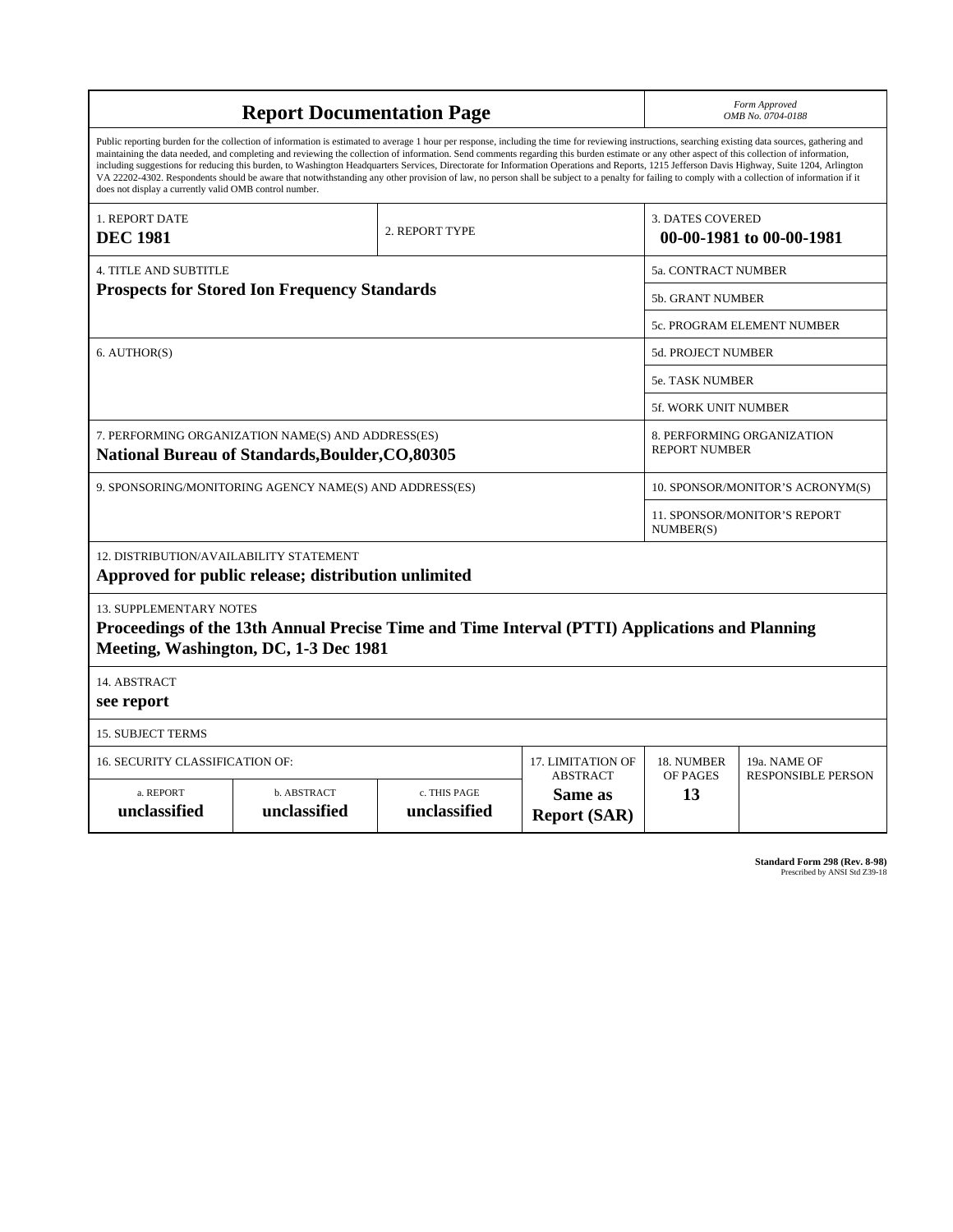Optical frequency standards as well as microwave frequency standards will be discussed. In a meeting on "precise time and time interval,"<br>this might seem a bit out of place because of the difficulty of providing time from frequency standards which operate much above 100 GHz **1141.** However, these devices will also be discussed because of the other uses for frequency standards and because of the remarkable accuracies potentially achievable.

# **MICROWAVE** FREQUENCY STANDARDS

The dominant choice for a microwave frequency standard is one based on hyperfine transitions in the ground state of a singly ionized atom. Fine structure transitions in an ion such as **B+** might be used [14], but here there are difficult problems with state selection and detection. Exotic choices such as  $Bk^+$  are interesting because of the large hyperfine structure, but this ion has other obvious practical drawbacks.

If we assume that the transition linewidth is fairly independent of the ion species (for example, this is true if the linewidth is determined only by the fundamental 1 imit of interrogation time), then we would like to use an ion with as high a hyperfine frequency as the fon species (for example, this is true if the finewidth is<br>determined only by the fundamental limit of interrogation time), then<br>we would like to use an ion with as high a hyperfine frequency as<br>possible. This is why 40 GHz and ∆v<sub>hfc</sub> (<sup>201</sup>Hg˙) ≅ 30 GHz. Simple schemes for laser cooling and optical  $\frac{1}{2}$ um $\frac{1}{2}$ ing/detection of hyperfine transitions such as was realized  $[21]$  in Mg<sup>+</sup> are possible  $[22]$  in other ions like He<sup>+</sup>, Be<sup>+</sup>,  $\text{Zn}^+$ , and Cd<sup>+</sup>. However, in the case of He<sup>+</sup>, the required laser wavelength is too short and for all of these ions, the hyperfine frequencies are about three or more times lower than for Hg<sup>+</sup>.

Because of its high hyperfine frequency, large mass (which gives a small second order Doppler shift at a given temperature) and availability of a <sup>202</sup>Hg pumping lamp, <sup>199</sup>Hg has so far received the most attention as a possible microwave frequency standard [Z, 4, 5, 7, 10, **11,** 19, 201. If "laser cooling" is employed, the simple schemes 1211 using only a laser for cooling and state selection are not possible. However, if the ground state energy levels are "mixed" [9, 16], then laser cooling and optical pumping/detection in Hg<sup>+</sup> ions are possible. Using this "mixing," Ba<sup>+</sup> also becomes a possible choice [6, possible. Using this "mixing,"  $Ba^+$  also becomes a possible choice [6, 9, 13], but the mixing schemes are more complicated than for  $Hg$ . Also, since the Ba<sup>+</sup> hyperfine frequency is smaller than for  $Hg^+$ , then  $Hg^+$  still seems a better choice. Unfortunately, the first resonance line for H $_{\rm q}^{+}$  which would be used for laser cooling and pumping/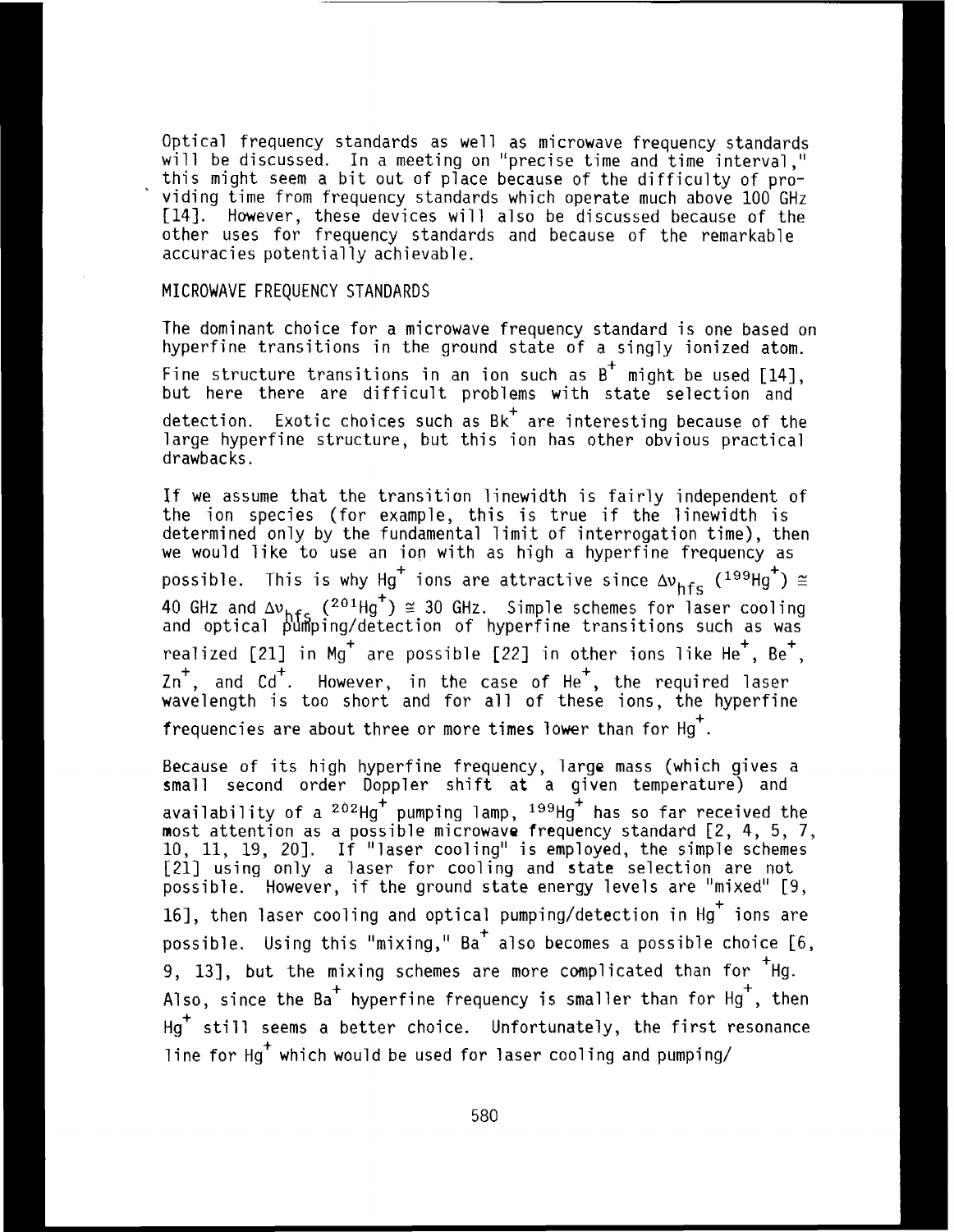detection is at a wavelength  $\lambda = 194.2$  nm. Generating this wavelength in a c.w., narrow band  $\langle$  10 MHz) way is difficult but possible using state-of-the-art techniques [16]. With this in mind, experiments have been initiated at NBS to realize a microwave frequency standard based on the 25.9 GHz  $(F, M_F) = (2,1) \leftrightarrow (1,1)$  transition in  $2^{0.1}Hg^+$  at a magnetic field of 0.534 T [16]. For operation in a Penning trap, this transition is chosen because at 0.534 T, the transition frequency is independent of magnetic field to first order. Therefore, systematic effects due to magnetic field instabilities and inhomogeneities are reduced (see below). If a similar experiment is done in an rf trap, then the 40.5 GHz  $(F, M_F) = (1,0) \rightarrow (0,0)$  transition in <sup>199</sup>Hg<sup>+</sup> at low magnetic field would probably be a better choice

Regardless of the transition or ion used, the prospects for obtaining high Q look very good. Transition linewidths of 0.012 Hz have already been observed [21] in Mg<sup>+</sup>; it is anticipated that these narrow linewidths and linewidths even smaller should be observable in  $Hg^+$  which would yield a Q significantly greater than  $10^{12}$ .

In addition to the high **Q** possible, we note that by observing the scattering of many optical photons (or the absence of many scattered photons) for each microwave photon absorbed, it should be possible to achieve the maximum signal-to-noise -- that is, where the limit is governed by the statistical noise in the number of ions that have made the transition [16, 171. This will be important in any stored ion experiment, since the number of stored ions are typically rather low.

#### OPTICAL FREQUENCY STANDARDS

Because of the practical difficulty [14] of producing time from an optical frequency standard, the utility of such a device is restricted, Nevertheless, there would be many uses for such a device used only as a frequency standard; this fact coupled with the potential performance make it interesting to examine. In this discussion, the term "optical" frequency standard is used loosely and will include frequencies above about 1 THz.

When we consider "optical" frequency standards, if we carry our thoughts to their logical conclusion, the obvious choice is to build a y-ray clock based on a recoi 1 less ("Mossbauer") nuclear transition. The reason we don't think about such things yet is that we don't have the required narrowband, tunable, y-ray local oscillator. (Not to mention the problems of frequency comparison.) The optical frequency standard problem is similar, but it now appears that very narrow band, tunable, laser sources will be available in the not-too-distant future. Hopefully, in the next few years, tunable lasers will achieve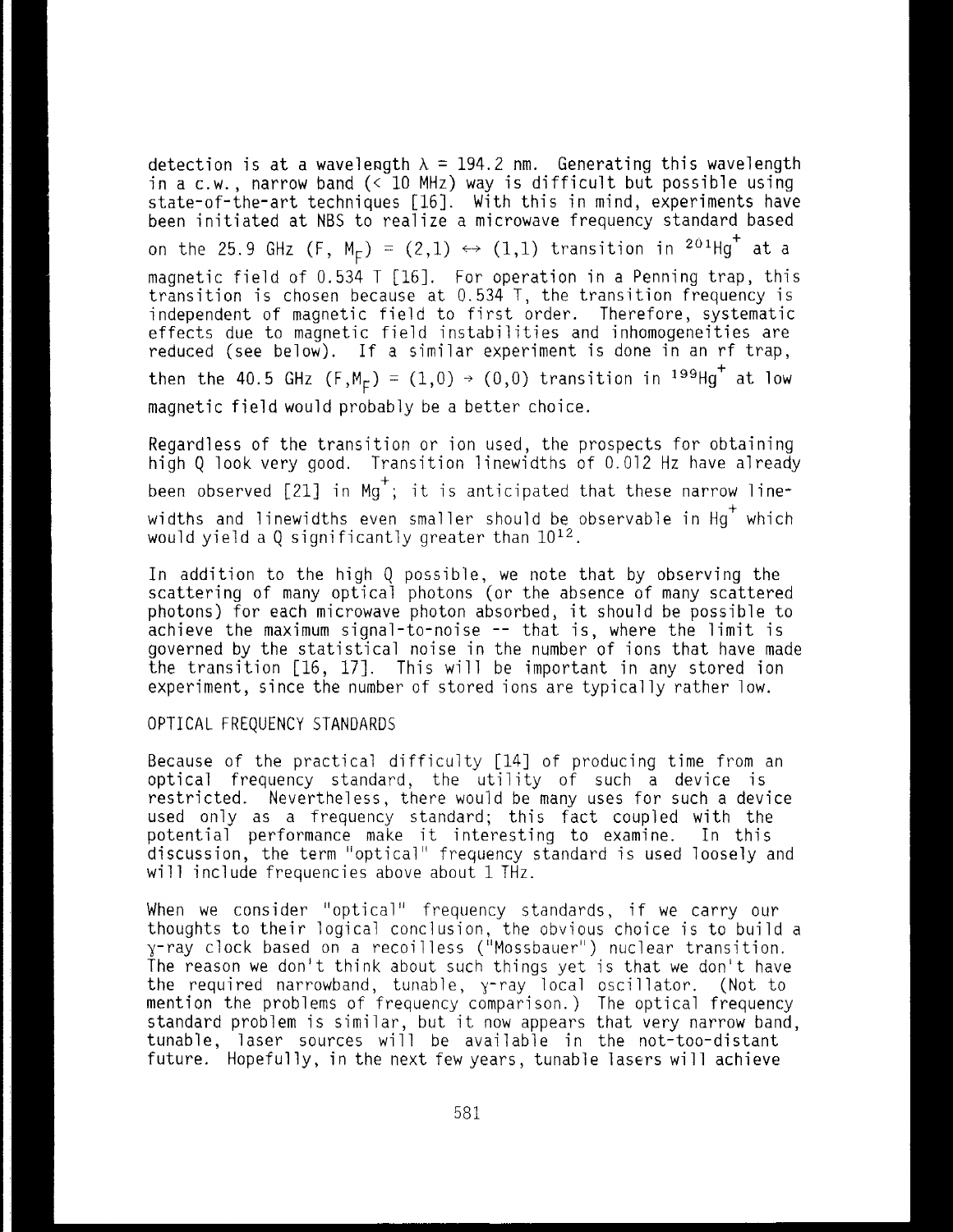linewidths less than 1 Hz and stabilities over short times of  $\leq 10^{-15}$ [22,23]. With this in mind, the prospects for an optical ion storage frequency standard look very promising.

Again, our choices are somewhat restricted because for the laser cooling and optical pumping/detection functions we require a fairly strongly allowed electric dipole transition. For the frequency standard transitions, however, we desire a very weakly allowed transition in order to obtain a narrow bandwidth. Dehmelt [24] was first to suggest using the intercombination lines of group III B singly ionized atoms for an optical frequency standard; an experiment based on a Tℓ was suggested. (Note that the highest resolution so<br>far obtained in the visible is on the <sup>1</sup>S ↔ <sup>3</sup>P<sub>1</sub> (657 nm) intercombination line in neutral calcium  $[25,26]$ .) For  $T\ell^+$ , laser intercombination line in neutral calcium [25,26].) For T£<sup>+</sup>, laser<br>cooling and optical pumping/detection could be accomplished using the fairly strong  $^{15}$   $\leftrightarrow$   $^{3}$ P<sub>1</sub> line (191 nm). The optical frequency<br>standard would be obtained on the <sup>1</sup>S  $\leftrightarrow$  <sup>3</sup>P line which has a Q of 5 x<br>1014: Although difficulty it is can exigle <sup>0</sup>ithic the state of the set standard would be obtained on the <sup>1</sup>S  $\leftrightarrow$  <sup>3</sup>P line which has a Q of 5 x 10<sup>14</sup>! Although difficult, it is certainly Within the state of the art to produce these wavelengths by doubling and mixing tunable dye lasers. (With this in mind, a more favorable choice appears to be In .) Another possibility which is more attractive from the In .) Another possibility which is more attractive from the standpoint of available lasers is to drive the two-photon  $^2\text{S}_{\frac{1}{2}} \leftrightarrow \frac{2\text{D}_{5/2}}{2}$ transition in Ba<sup>+</sup> [18, 27] or Hg<sup>+</sup> [15, 16]. These transitions have comparable Q to  $T\ell^+$  but can suffer from the problem of ac Stark shifts. For example, in Hg $^+$  if the S→D transition is driven with two photons <code>of\_equal</code> wavelength ( $\lambda$  = 563 nm), then the ac Stark shift is about 10 **l5** [XI. TO make the ac Stark shift negligible, one could drive the  $^2$ S<sub>12</sub>  $\leftrightarrow$   $^2$ D<sub>5/2</sub> single photon quadrupole transitions [17].

For single photon transitions, it will be desirable to achieve or approximately satisfy the Dicke criterion (confinement dimensions <  $\lambda/2\pi$ ). This condition is most easily satisfied for a single trapped ion. A single ion is also the most desirable case from the point of reducing systematic effects (see next Section), but suffers, of course, from the standpoint of signal-to-noise ratio. For a single ion which approximately satisfies the Dicke criterion, it is interesting to note that the power required to saturate a transition (assuming the natural radiation decay process is the same as the excitation process) is given by assuming the ion has an absorption cross-section of about *h2/2rr* (case for ions unpolarized). If the laser is focused to about a  $1 \mu$ m diameter, then a power of only  $2 \times$  $10^{-15}$  W is required to saturate the 202 nm transition in T $\ell^+$ . These<br>small required powers may make practical the possibility of producing<br>these short convelenting the name week realized processes these short wavelengths by very weak nonlinear processes. Unfortunately, the initial preparation of laser cooled single ions would require substantially higher powers.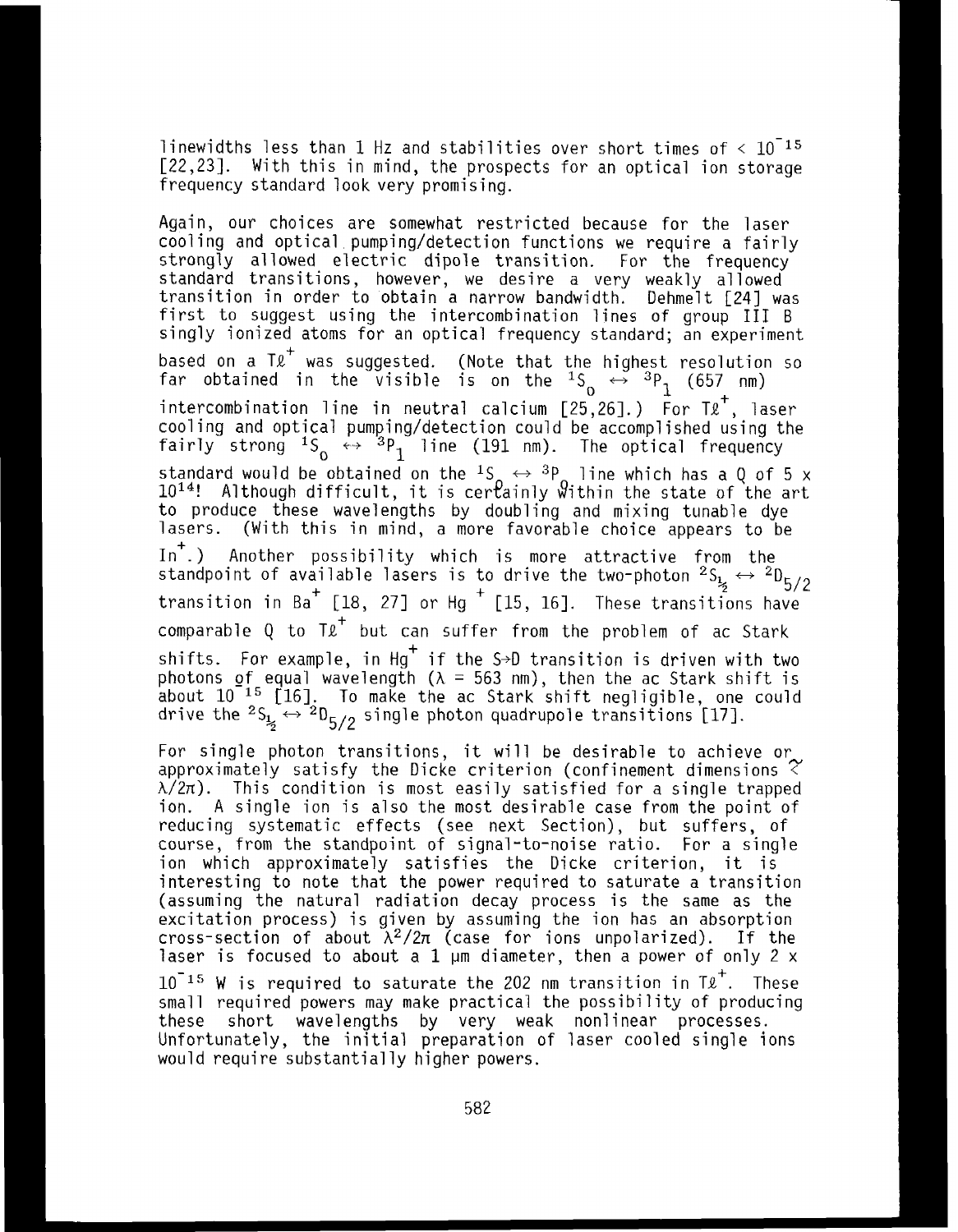For the experiments on single ions, the rf trap may ultimately have an advantage because the confinement can be tighter, It should be noted, however, that even if the Dicke criterion cannot be satisfied, the performance is not severely degraded, since the line is only slightly broadened [24] and more noisy.

### SYSTEMATIC SHIFTS

Here we discuss the more important fundamental systematic shifts in possible ion storage frequency standards. They are basical ly the same in microwave and optical frequency standards, but may differ in magnitude.

(1) Magnetic Fields: In the rf trap, very low magnetic fields would be desirable, and although there would be slight field sensitivities [12, 19], these could be stabilized and calibrated out of the system by locking the field to a Zeeman transition. For example, in the case

of the '<sup>99</sup>Hg' microwave frequency standard, the problem would be the same as in the hydrogen maser. It is sometimes noted that a drawback of the Penning trap is the required large magnetic fields, and the influence these fields have on transition frequencies. These problems can be made very small , however, by operating at a magnetic field where the transition frequency is i ndependent of field to first order.

For the  $(F,M_F) = (2,1) \leftrightarrow (1,1)$  transition in  $2^{01}Hg^+$  discussed above

[16], the second order field dependence is given by  $\Delta v/v_{\rm hfs}$  = **(AH/H)~/~.** For the S-D cptical transitions, we obtain a PuPther reduction in sensitivity by approximately the ratio of the hyperfine frequency to the optical frequency (~ 10-<sup>4</sup>). Since a good magnet<br>system has drift rates < 10-<sup>8</sup> and inhomogeneities < 10-<sup>8</sup> over 1 cm dimensions, field instabilities should not be a problem until well below the  $10^{-15}$  level of accuracy.

(2) Second Order Doppler and Electric Field (Stark) Shifts: The fundamental limits on these two effects will scale together, so they are treated at the same time. Usually only second order "Stark" shifts will be important; therefore, we will be interested only in  $\langle E^2 \rangle$ .

For single ions, laser cooling has already achieved temperatures between 10 mK and 100 mK [18, 281. Theoretically, when the motional  $\sum_{i=1}^{\infty}$  oscillation frequencies  $\Omega_i$  ( $\omega_Z$  and  $\omega_T$  for the rf trap and  $\omega_Z$ ,  $\omega_C$ , and w<sub>m</sub> for the Penning trap) are less than the natural linewidth (y) of the optical cooling transition, then the limiting "temperature" in ea<mark>ch degree of freedom i</mark>s given by k<sub>R</sub>T ≅ ½ fiγ [18, 29, 30], where k<sub>R</sub> is Boltzmann's constant. (For a single ion, the precise minimum<sup>e</sup> temperature depends on the angle of incidence of the laser beam and on the spatial distribution of recoil photons  $[30]$ .) For strongly allowed transitions as in Ba<sup>+</sup> or Hg<sup>+</sup>, this limiting temperature is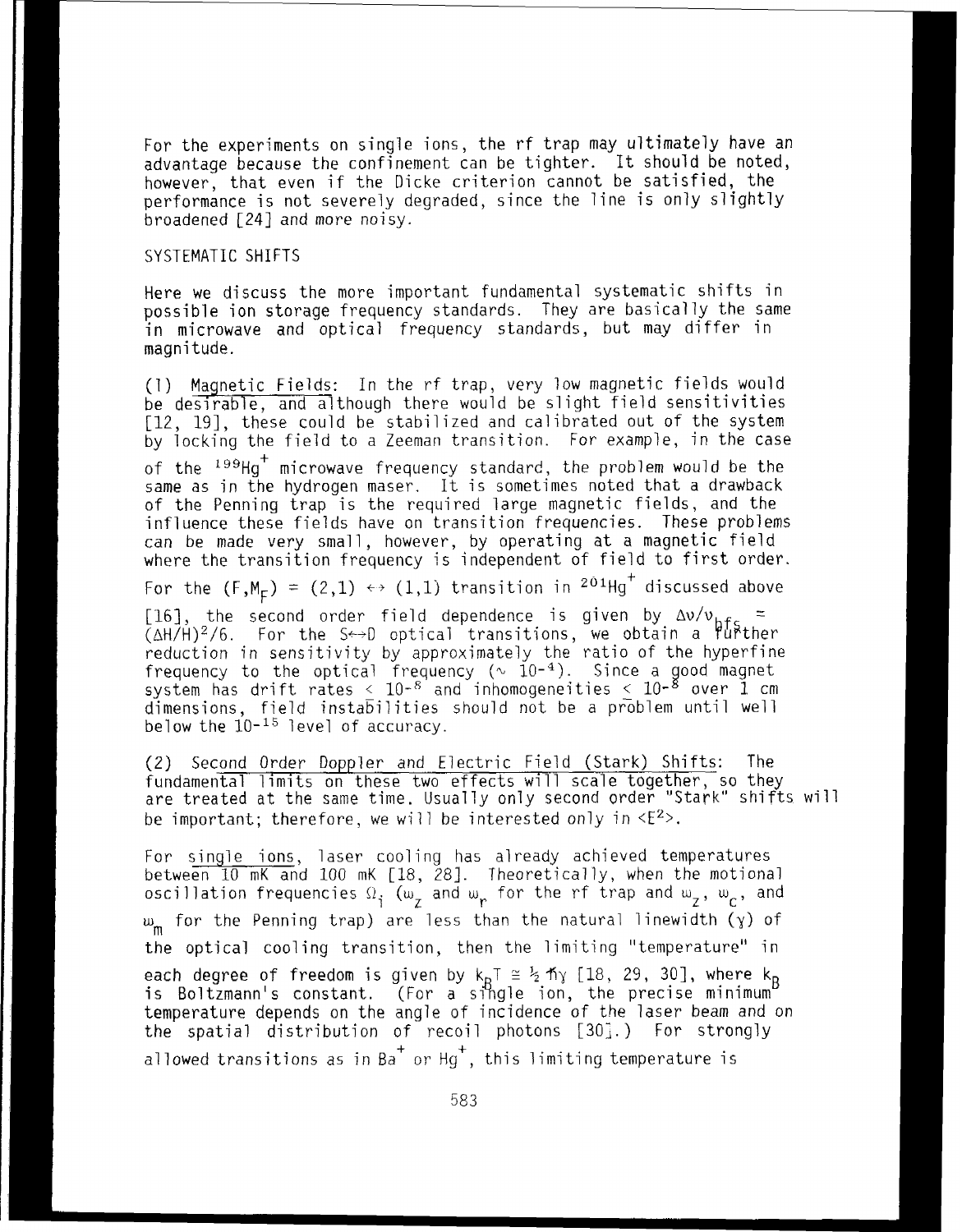about 1 mK. For more weakly allowed transitions, the temperature is correspondingly less, but other limits such as recoil can come into play, limiting the temperature to about 10-<sup>6</sup> K.

When the opposite condition  $(\Omega_i \gg \gamma)$  is fulfilled and  $f_{\Omega_i} \gg$  recoil energy, then the limiting energy [27, 29] is given by  $E_j = \hbar \Omega_j$  (<n<sub>j</sub>> +  $\frac{1}{2}$ ) where  $\langle n_i \rangle \approx 5\gamma^2/(16 \Omega_i^2)$ . Therefore the limiting kinetic energy is given by  $E_{ki} \cong \frac{\pi Q_i}{4} \ll \frac{\pi N}{4}$ . For simplicity, we will assume only the case  $\Omega_i \ll \gamma$  and  $\hbox{fly} \gg$  recoil energy below; however, even better results are potentially obtained for the opposite condition ( $\gamma \ll \Omega_i$ ).

For a single ion in an rf trap, when  $U_0$  (D.C. applied potential) = 0, the nonthermal micromotion has an average kinetic energy equal to that of the secular motion (1); this is approximately true in the spherical trap. In the Penning trap the kinetic energy in the nonthermal magnetron motion can be much less than in the cyclotron or axial modes [30]. Therefore, the minimum second order Doppler shifts are given approximately by [31]:

$$
\frac{\Delta v_{\text{D}}}{v_{\text{O}}} = \frac{E_{\text{K}}}{Mc^2} = \frac{\frac{3}{2} \pi \gamma / Mc^2}{\frac{3}{4} \pi \gamma / Mc^2}
$$
 *ref trap*  
Penning trap

For a single ion in a spherical rf trap,  $\langle E^2 \rangle$  is primarily due to the oscillating rf fields and is largest for the z motion. A simple calculation gives  $\langle E^{2}\rangle_{_{\cal T}}=M\Omega^{2}$ ñy/e $^{2}$  for maximum laser cooling or  $\langle E^{2}\rangle_{_{\cal T}}=1$  $2M\Omega^2 k_B T/e^2$  for a given temperature in the z secular motion. For a single ion in a Penning trap, it is usually possible to make  $r_m$ ,  $r_c \ll$ z 128, 301, therefore Stark shifts from the static fields are primarily due to the z motion. We find  $\langle E^2 \rangle$  = fiyMw,  $\langle 2e^2 \rangle$  for maximum laser cooling or  $\langle E^2 \rangle$  = kgTMw<sub>Z</sub><sup>2</sup>/e<sup>2</sup> at temperature T. In the Penning  $\frac{z}{\sqrt{2}}$  a larger effect can be caused by the motional electric field  $\frac{z}{\sqrt{2}}$  $\acute{\rm v}$  x B/c. We have <E<sup>2</sup>> $_{\rm M}$  = fiyB<sup>2</sup>/(Mc<sup>2</sup>) (maximum laser cooling) and <E<sup>25</sup>,  $= 2k_B T B^2/(Mc^2)$ . In table I are shown examples of the second order Doppler shift and  $\langle E^2 \rangle$  for single ions in rf and Penning traps.

To get an idea of the effect, of electric fields, we note that the fractional Stark shift of Hg hyperfine structure has been estimated to be **[32]** 

$$
\Delta v/v_{\text{hfc}} \cong 1.43 \times 10^{-18} \text{ E}^2
$$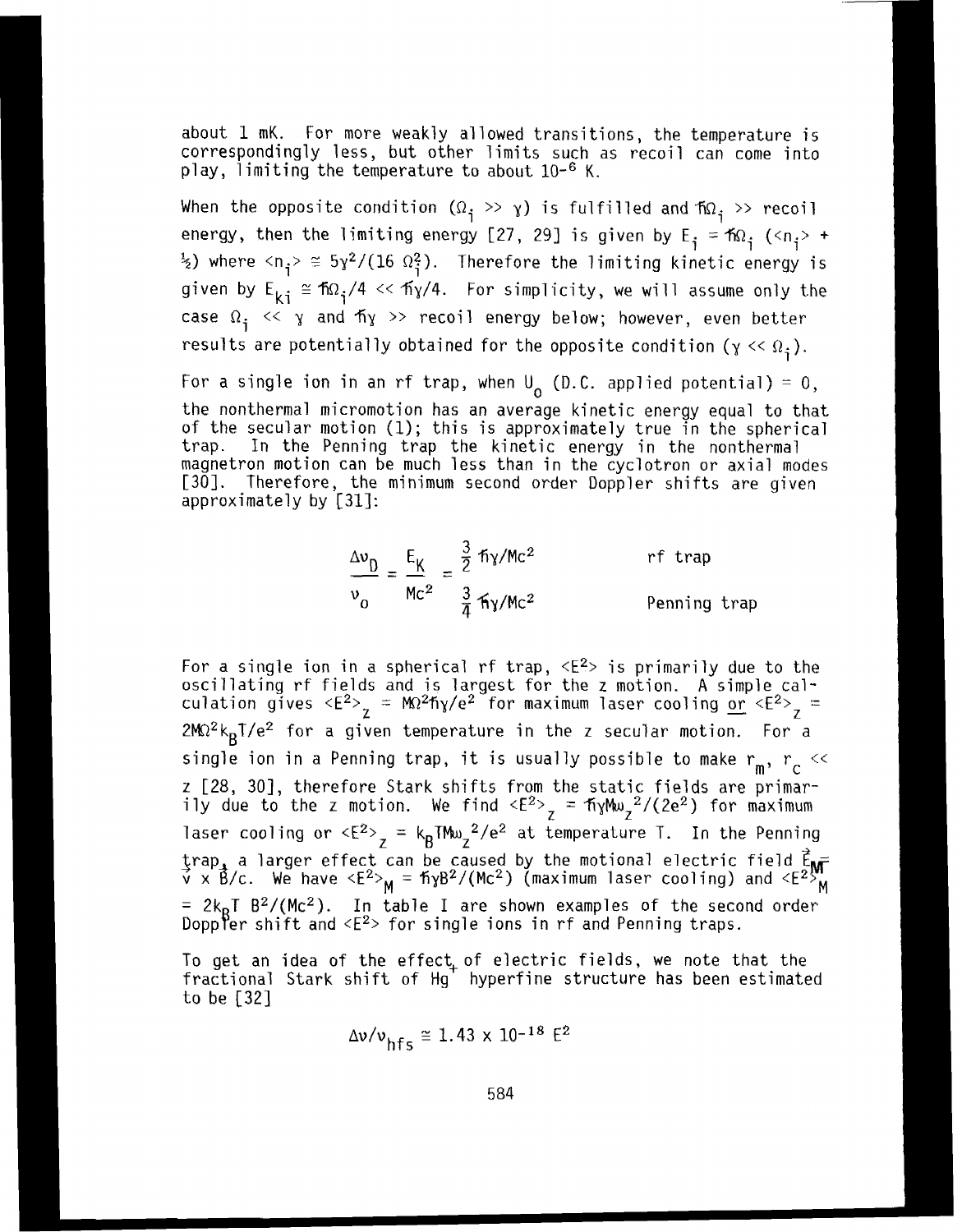where  $E$  is in volts/cm. (The shift for  $Ba<sup>+</sup>$  is about 24 times higher [32].) For the  ${}^{2}S_{\frac{1}{25}} \leftrightarrow {}^{2}D_{\frac{5}{2}}$  transitions in Hg<sup>+</sup> we have [16]

$$
\Delta v/v \approx 1.4 \times 10^{-18} \text{ E}^2
$$
.

This shift should be similar in magnitude in other optical transitions. We note that in many cases, the electric fields from blackody radiation (<E<sup>2</sup>><sub>bb</sub> ≅ (8.3 V/cm)<sup>2</sup> at T = 300 K) [32] can be much larger than those due to trapping conditions. Therefore, operations at reduced environmental temperatures may ultimately be required.

For clouds of identical ions, we first consider the electric fields due to collisions between ions. For the rf trap, we neglect the inergy in the micromotion since the ions are driven in phase, there-<br>fore ion collisional effects in the rf and Penning traps are treated<br>the same.  $\langle E^2 \rangle$  due to collisions will, of course, depend on the cloud density and temperature, but some idea of the magnitude can be given by calculating the electric field for one ion on another at the listance of closest approach. Assuming the maximum energy available for closest approach is given by 3k<sub>p</sub>T, we have  $\mathsf{E_{max}}$  = 6.7 x 10-<sup>8</sup> V/cm ( $\gamma/2\pi$  = 10 MHz and maximum laser cooling) and E<sub>max</sub> = 7.4 V/cm at T = 4K. Therefore at modest temperatures, ion-ion collision induced Stark shifts can be quite small.

For clouds of ions, other effects can contribute to Stark and second order Doppler shifts. We will consider only theoretical limits and therefore neglect effects such as rf heating in an rf trap, which may be the real limitation in a practical experiment. We will assume that the secular motion in an rf trap and the axial and cyclotron modes in a Penning trap have been cooled to negligible values. For both traps we will assume that it is desirable to maximize the number of ions N.

In an rf trap we must consider the effects of the micromotion and corresponding electric fields for ions on the edge of the cloud. We impose the constraint that the maximum fractional second order Doppler  $\int$ shift  $(\Delta v_{\alpha}/v_{\alpha})$  not exceed a certain value (c). Therefore, for spherical  $2100d$ s in an rf trap we find  $[31]$ 

$$
N_{\text{max}} = 6.48 \times 10^{15} \text{ r}_{\text{i}} \text{Me}
$$

where M is in  $u$  (atomic mass units), and  $r_i$  is the cloud radius.

For a spherical cloud of ions in a Penning trap, the maximum second order Doppler effect is due to the magnetron motion of ions on the edge of the cloud  $(r_m = r_i, z=0)$ . We find [31]

$$
N_{\text{max}} = 1.96 \times 10^{13} B \sqrt{\epsilon} \left[ r^2 \frac{440 M \sqrt{\epsilon}}{B} r_i \right]
$$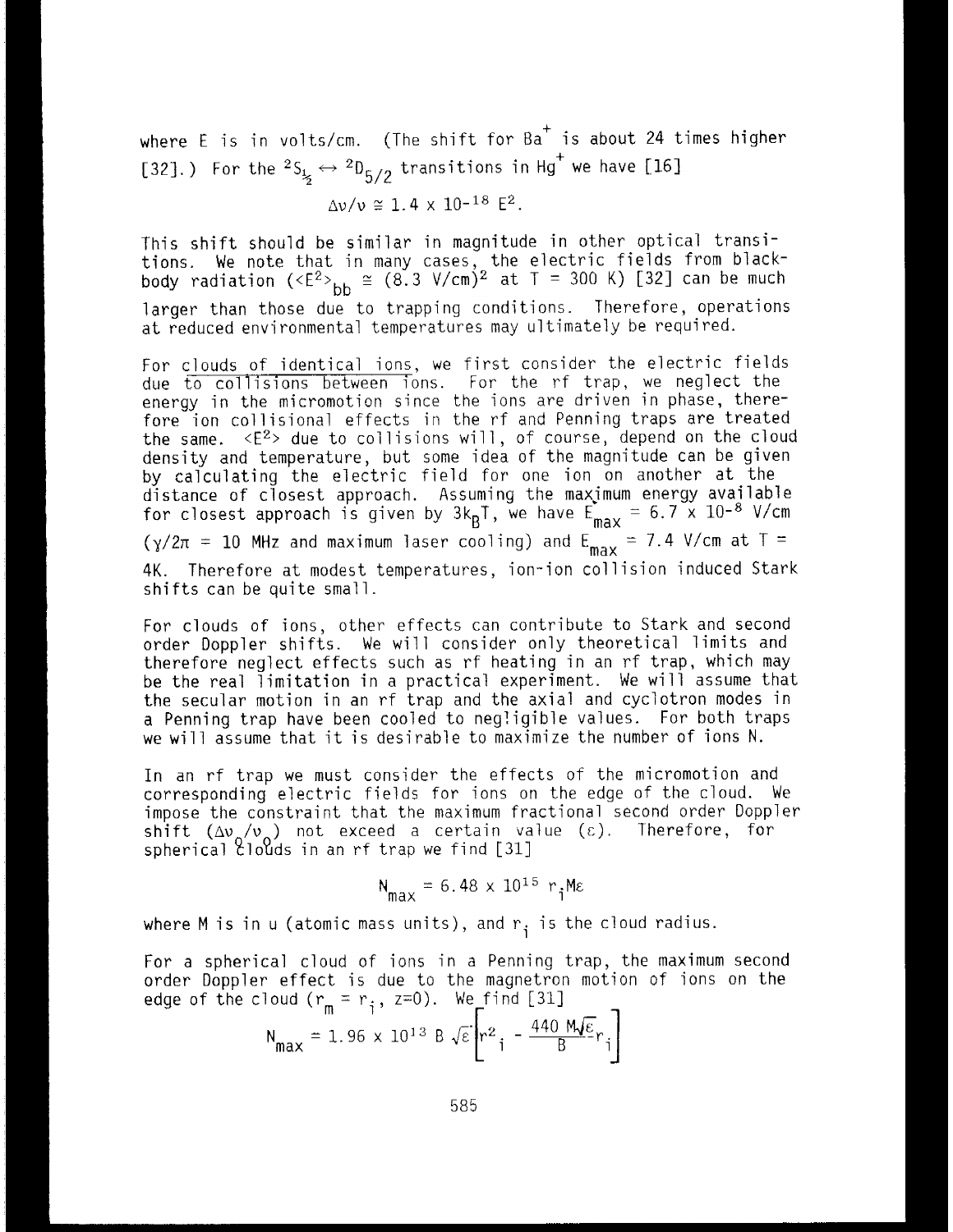where B is in tesla, M in u. Negative solutions are not physical because they correspond to parameters where the magnetron second order Doppler shift cannot be made as large as **E** (for a spherical cloud).

We can also calculate the corresponding electric fields. As before, for the rf trap, the maximum fields occur on ions for  $z=r_{\rm i}$  and  $r=0$  and we have **[31] <sup>1</sup>**

$$
\langle E^2 \rangle_{\text{Z}(\text{max})} = \frac{2M\Omega^2N}{r_i}
$$

In the Penning trap, the electric fields cancel along the z axis. Along the radial direction **[31]** 

$$
\langle E^2 \rangle_{r(max)} = [2Mc^2\varepsilon/(er_i)]^2
$$

In table I1 are shown some representative values of maximum numbers of stored ions and Stark shifts for various values of  $\Delta v_{\rm D}/v_{\rm o}$  and  $r_{\rm i}$  on clouds of ions. In certain configurations, second order Doppler and Stark shifts could still be a problem; however, with small enough numbers of ions these can be overcome.

The values in tables I and I1 are only examples, and of course each experiment would vary. However, table I1 seems to emphasize that in experiments on clouds of ions, one must be careful to account for Doppler shifts and electric fields due to either the forced micromotion in the rf trap or the magnetron motion in the Penning trap. We also note that in order to obtain very small second order Doppler shifts, very shallow well depths are required [31].

With these extremely low levels of anticipated systematic effects, the search for other effects continues. For example, Dehmelt has pointed out **[12]** that the shift due to atomic quadrupole moments must be accounted for. In nearly all of the microwave experiments, however, this small shift is negligible; moreover, in single ion experiments it can be calibrated to extremely high levels of precision (<< **10-17).** 

## **STABILITIES**

With the anticipated high Q's, the expected stabilities are quite high even though the number of ions is rather small. If, as in the microwave case, the linewidths are limited by the interrogation time, then we could expect **[161:** 

$$
\sigma_{\mathsf{y}}(\tau) = (2\omega_0 \mathsf{N}_1 \mathsf{T} \tau)^{-\frac{1}{2}} \qquad \qquad \tau > 2\mathsf{T}
$$

where T is the interrogation time, assuming the time domain Ramsey<br>method is used. For <sup>201</sup>Hg (ω<sub>ρ</sub> = 2π · 25.9 GHz), assuming T = 50s and  $N_3 = 8.2 \times 10^4$ , we obtain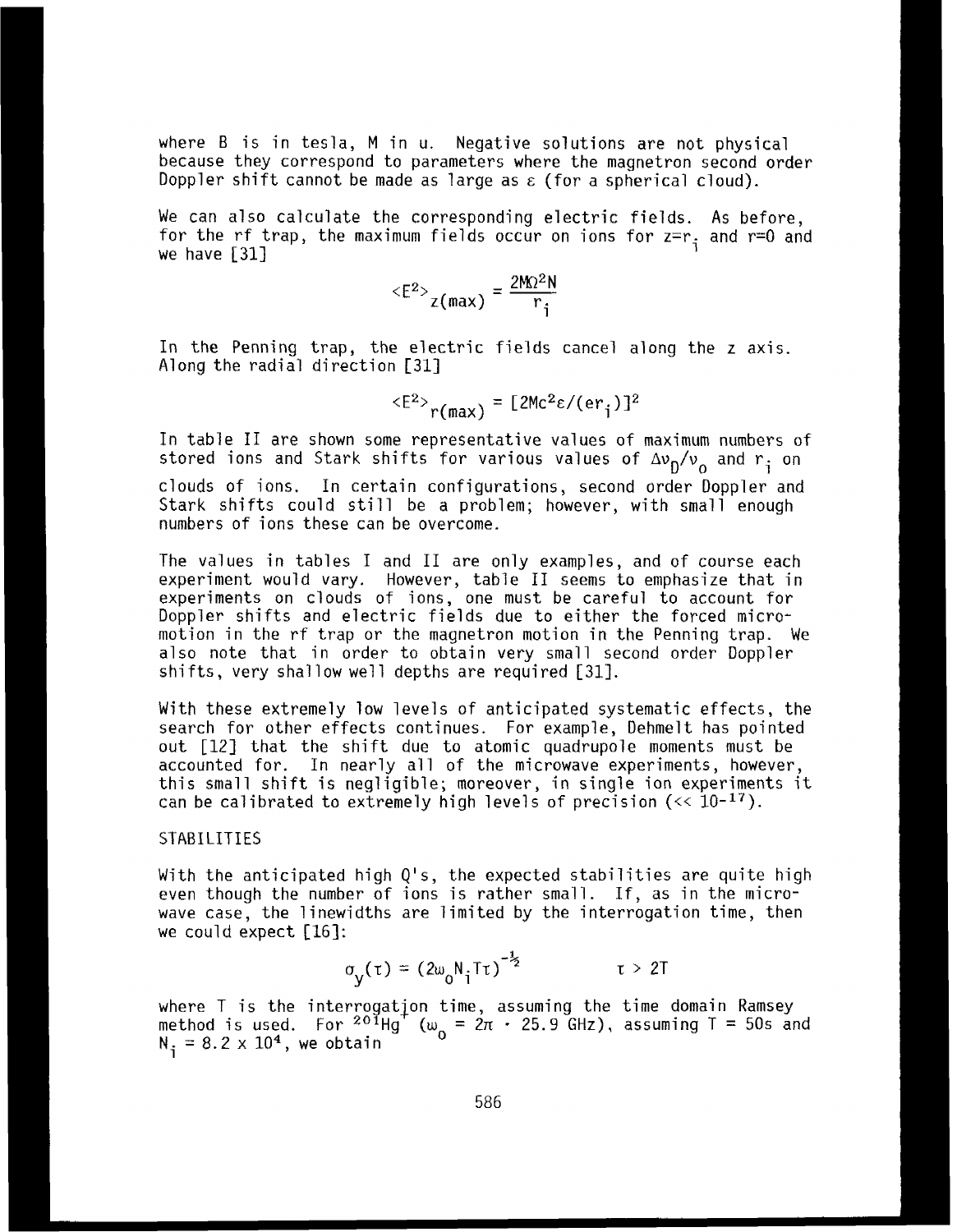$$
\sigma_{y}(\tau) = 2 \times 10^{-15} \tau^{-\frac{1}{2}} \qquad \qquad \tau > 100s
$$

which emphasizes the need for extremely stable oscillators to drive the transition.

In the optical domain. anticipated stabilities are even more dramatic. For the  $^2\text{S}_{\frac{1}{2}} \leftrightarrow \ ^2\text{D}_{5/2}$  transition in Hg $^+$  we expect [1

$$
\sigma_{V}(\tau) \cong 2 \times 10^{-18} \tau^{-\frac{1}{2}} \qquad \qquad \tau \geq 2s
$$

for  $N_i = 8.2 \times 10^4$  and even for one ion:

$$
\sigma_{V}(\tau) = 6 \times 10^{-16} \tau^{-\frac{1}{2}} \qquad \qquad \tau \geq 2s
$$

Of course, these anticipated stabilities would be limited by available lasers, but perhaps in the future, these theoretical limits may be approached.

## CONCLUSIONS

From the above, it is not unrealistic to contemplate frequency standards with inaccuracies  $\ll 10^{-15}$ . These projections have assumed that the experiments would not be limited by local oscillators; however, this clearly is an important limit -- particularly in the<br>case of optical frequency standards. Since this limitation may well case of optical frequency standards. Since this limitation may well be overcome, the future of ion frequency standards looks very promising indeed.

### ACKNOWLEDGEMENTS

The author wishes to thank both the Office of Naval Research and the Air Force Office of Scientific Research for continued suppart.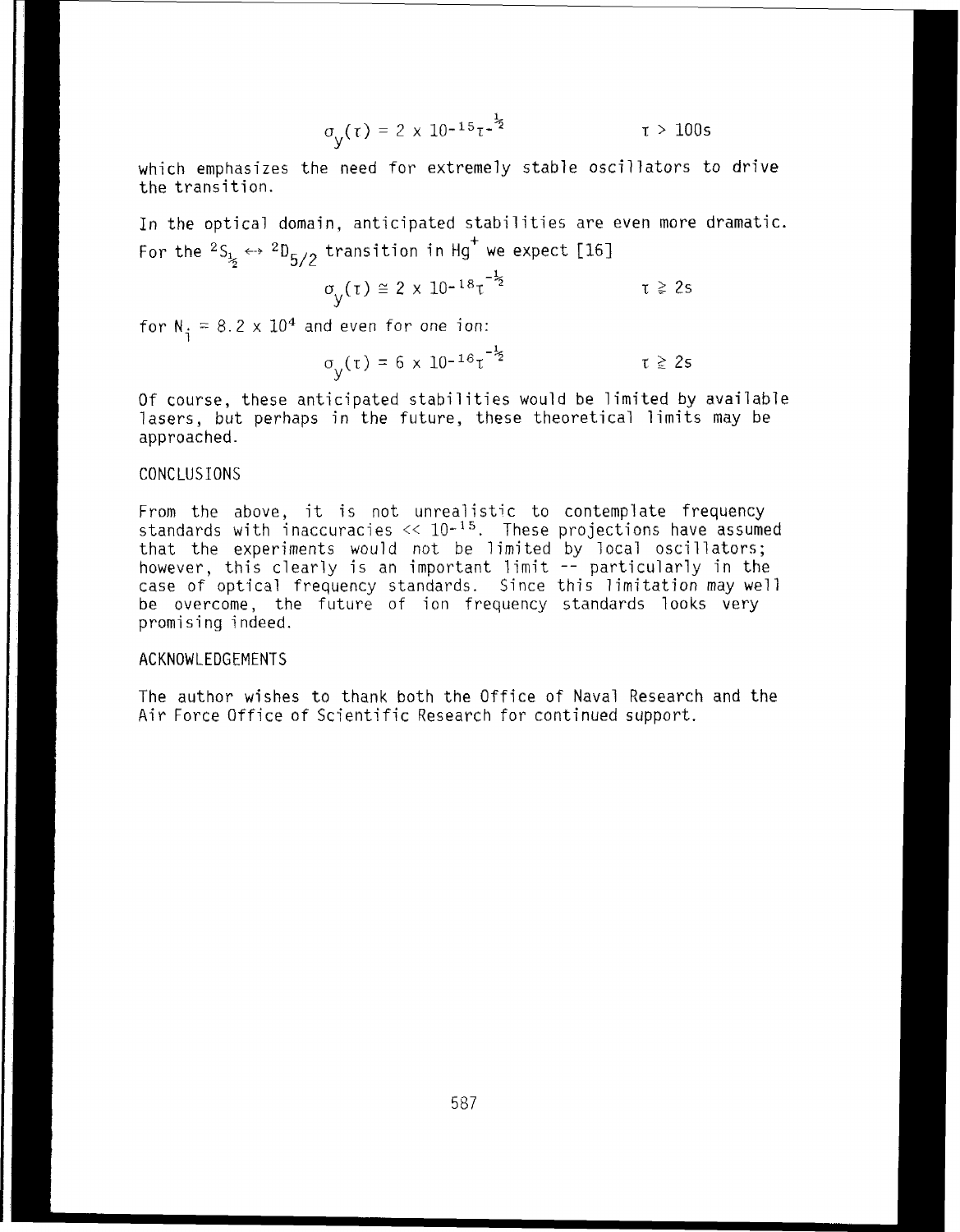|      | T(K)                                                                      | 300                                                  | 4                                                              |                       | $2.4 \times 10^{-4}$ |
|------|---------------------------------------------------------------------------|------------------------------------------------------|----------------------------------------------------------------|-----------------------|----------------------|
|      | $\gamma/2\pi$                                                             |                                                      |                                                                |                       | <b>10 MHz</b>        |
|      | $\Delta v_0/v_0$                                                          | $8.3 \times 10^{-13}$ 1.1 $\times$ 10 <sup>-14</sup> |                                                                | $6.6 \times 10^{-19}$ |                      |
| rf   | $\langle E^2 \rangle$ (V <sup>2</sup> /cm <sup>2</sup> ) 200              |                                                      | 2.67                                                           |                       | $1.6 \times 10^{-4}$ |
|      | $z_{rms}$ (µm)                                                            | 170                                                  | 20                                                             |                       | 0.15                 |
|      | $\Delta v_0/v_0$                                                          | 4.2 $\times$ 10- <sup>13</sup>                       | $5.5 \times 10^{-15}$ $3.3 \times 10^{-19}$                    |                       |                      |
| Pen. | $\frac{2}{z}$<br>(V <sup>2</sup> /cm <sup>2</sup> )                       |                                                      | $4.0 \times 10^{-2}$ $5.4 \times 10^{-4}$ $3.2 \times 10^{-8}$ |                       |                      |
|      | $\langle E^2 \rangle$ <sub>M</sub> (V <sup>2</sup> /cm <sup>2</sup> ) 499 |                                                      | 0.067                                                          | $4.0 \times 10^{-6}$  |                      |
|      | $z$ <sub>rms</sub> ( $\mu$ m)                                             | 1300                                                 | 145                                                            |                       | 1.1                  |

#### TABLE I.

Fractional second order Doppler shifts  $(\Delta v_{D}/v_{o})$ , Stark fields (<E<sup>2</sup>>), and classical r.m.s. axial amplitudes ( $z_{\rm rms}$ ) for single ions in rf and enning traps. When  $\chi/2\pi$  is given, we "assume maximum theoretical aser cooling  $(\Omega_i \ll y)$ . For both traps we assume  $M = 100u$ . For the rf trap where the trap potential is  $\phi(r,z) = A_0 \cos \Omega t (r^2 - 2z^2)$ , we assume  $\Omega/2\pi$  (rf drive frequency) = 1 MHz,  $A_0$  = 300 V/cm<sup>2</sup>. For the Penning trap, $w_7/2\pi = 20$  kHz,  $B = 1$  T. T is the temperature of the secular motion for the rf trap and the temperature of the cyclotron ind axial motion for the Penning trap.  $\langle E^2 \rangle$  is the mean square lectric field for motion along the z axis,  ${ }_{\mathsf{M}}$ "motional" electric field for the  $\vec{v}x\vec{B}/c$  force in the Penning trap. Note that  $z_{rms}$  for the Penning trap can be reduced at expense of increasing  $\langle E^2 \rangle$ .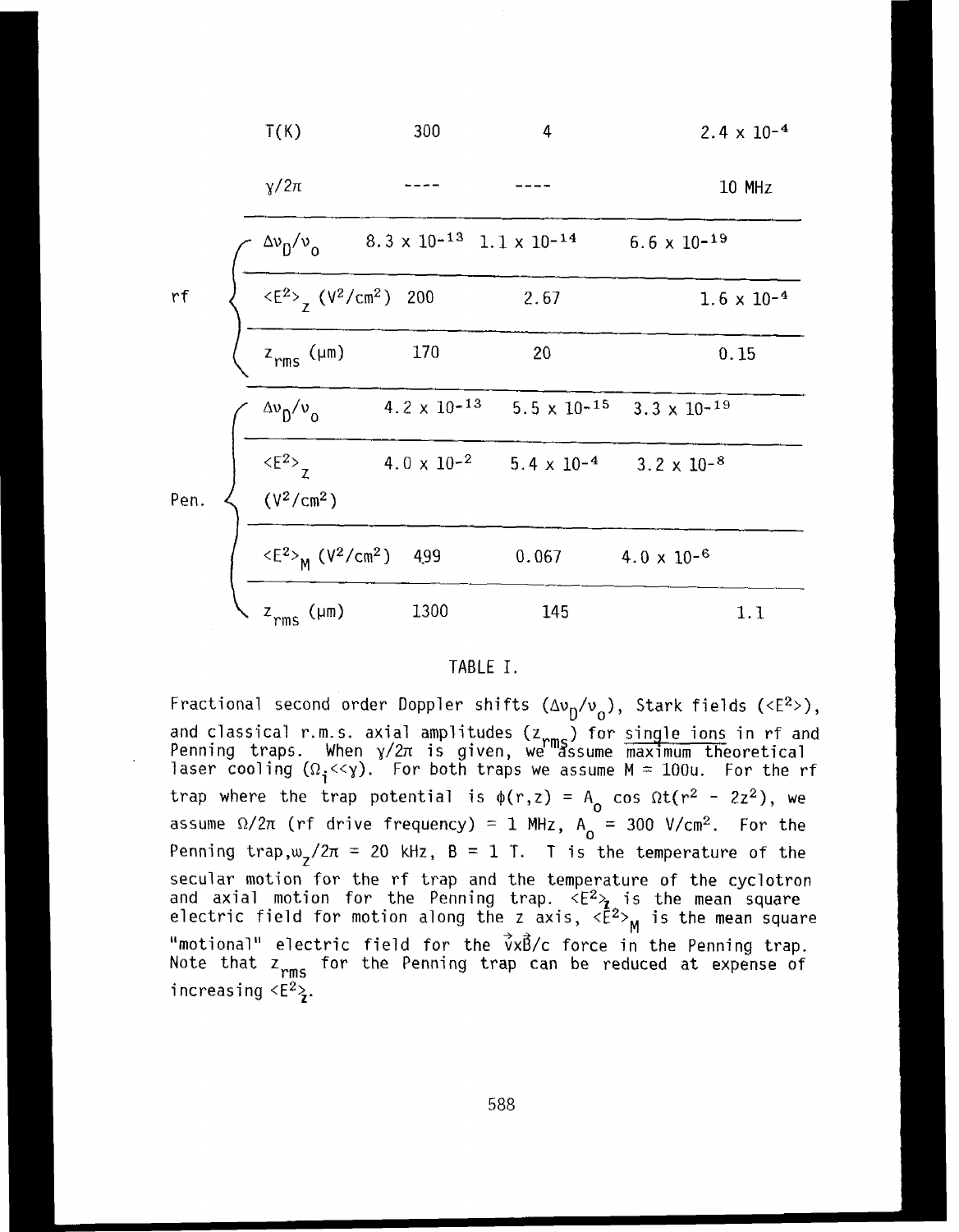| $\Delta v_{\rm p}/v_{\rm o}$                                                                                                                                                           | $10 - 12$                    | $10 - 12$ | $10 - 15$         | $10 - 15$                       |  |
|----------------------------------------------------------------------------------------------------------------------------------------------------------------------------------------|------------------------------|-----------|-------------------|---------------------------------|--|
| $r_i$ (cm)                                                                                                                                                                             | 0.5                          | 0.01      | 0.5               | 0.01                            |  |
|                                                                                                                                                                                        | $3.2 \times 10^5$            | 6500      | 320               | $\sim\!6$                       |  |
| rf<br>$\begin{matrix}\nN_{\text{max}} & 3.2 \times 10 \\ \hline\n\langle E^2 \rangle_z & 760 \\ \langle V^2/\text{cm}^2 \rangle\n\end{matrix}$                                         |                              | 760       | 0.76              | 0.76                            |  |
|                                                                                                                                                                                        | 4.9 $\times$ 10 <sup>6</sup> |           | $1.5 \times 10^5$ | 53                              |  |
| Pen. $\left\{\n\begin{array}{ccc}\nN_{\text{max}} & 4.9 \times 10 \\ \hline\n\end{array}\n\right\}$<br>$\left\{\n\begin{array}{ccc}\n\text{R} & 0.14 \\ \hline\n\end{array}\n\right\}$ | 0.14                         |           |                   | $1.4 \times 10^{-7}$ 3.5 x 10-4 |  |
| $(V^2/cm^2)$                                                                                                                                                                           |                              |           |                   |                                 |  |

# TABLE I1

Maximum numbers,  $(N_{max})$  and electric fields (<E<sup>2</sup>>) for "cold" spherical ion clouds 9% **rf and Penning** traps. A **maximum** fractional second order Doppler shift Δν<sub>η</sub>/ν<sub>ο</sub> is assumed. The secular motion for the rf trap and the axial and cyclotron motion for the Penning trap<br>are assumed to be frozen out (i.e., cooled to negligible values). r<br>= ion cloud radius; M = 100u,  $\Omega/2\pi$  = 1 MHz for the rf trap and B = 1 T for **the** Penning trap.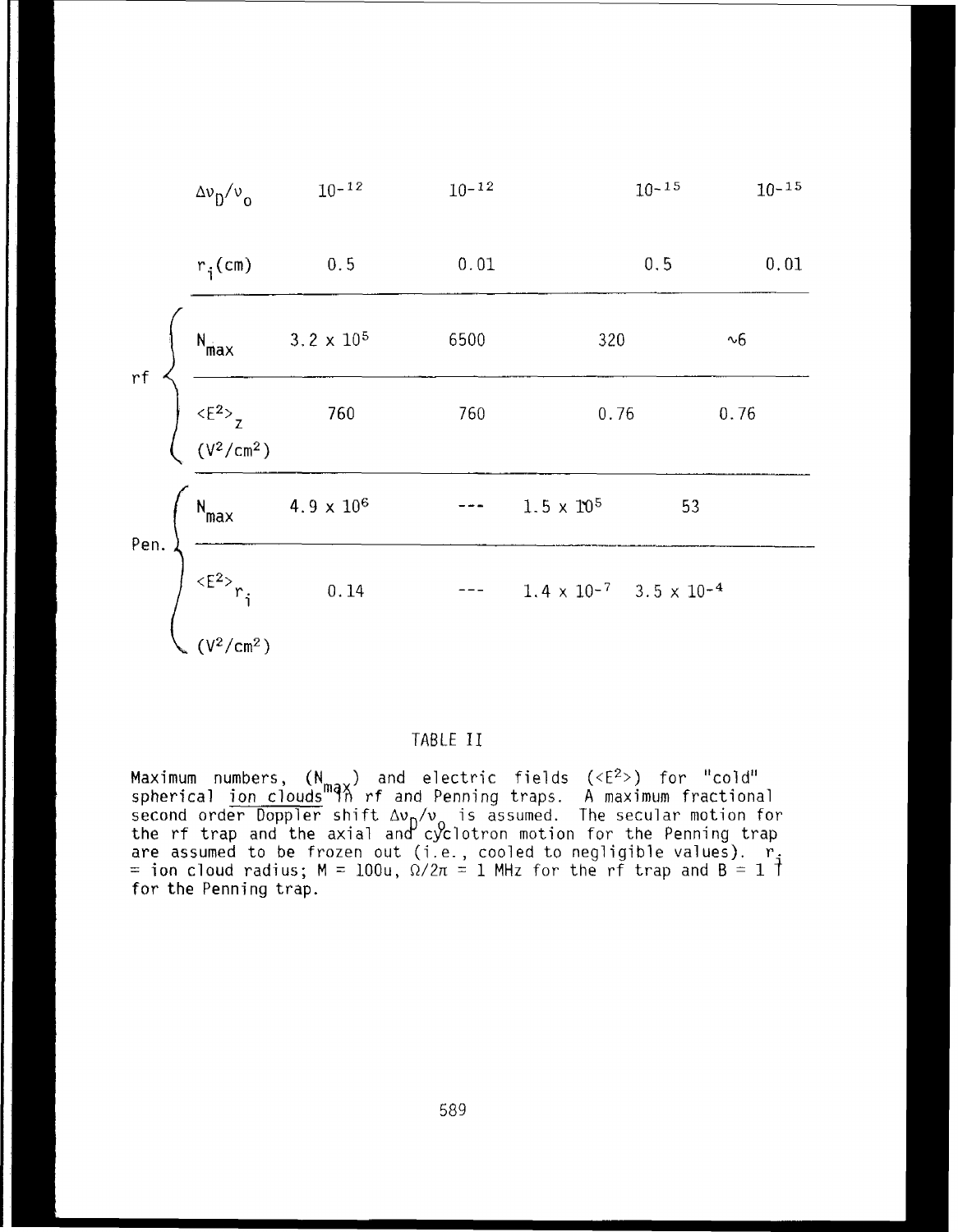#### REFERENCES

- 1. H. G. Dehmelt, *Advan. Atomic and Mol. Physics* 3, 53 (1967) and 5, 109 (1969).
- 2. F, G. Major, NASA Report X-521.69.167, Goddard Space Flight Center (1969).
- 3. H. A, Schuessler, E. N. Fortson, and H. G. Dehmelt, *Phys.* Rev. r. G. Major, M.<br>Center (1969).<br>H. A. Schuessle<br>187, 5 (1969).
- 4. H. A. Schuessler, *Metrologia* 7, 103 (1971).
- 5. F. G. Major and G. Werth, *Phys. Rev. Lett.* 30, 1155 (1973) and *AppZ. Phys.* 201 (1978).
- 6. K. Ifflander and G. Werth, *MetroZoyia*  13, 167 (1977).
- 7. M. D. McGuire, R. Petsch, and G. Werth, *Phys. Rev. A* 17, 1999 (1978).
- 8. F. Strumia, Proc. 32nd Ann. Symp. on Freq. Control (Fort Monmouth, NJ, May 1978) p. 444.
- 9. F. L. Walls, D. J. Wineland, and R. E. Drullinger, **ibid.** p. 453.
- 10. M. Jardino, M. Desaintfuscien, R, Barillet, J. Viennet, P. Petit, and C. Audoin, Proc. 34th Ann. Symp. on Freq. Control (Fort M. Jardino, M. Desaintfuscien, R. Barillet, J. Viennet, P. Pet<br>and C. Audoin, Proc. 34th Ann. Symp. on Freq. Control (Fort<br>Monmouth, NJ, June 1980) p. 353 and *Appl. Phys.* <u>24</u>, 1 (1981). and C. Addorn, Proc. 34th Am. *Symp.* on Freq. control.<br>Monmouth, NJ, June 1980) p. 353 and *Appl. Phys.* 24,<br>11. M. D. McGuire, *Bull. Am. Phys. Soc.* 26, 615 (1981).
- 
- 12. H. G. Dehrnelt, Proc. 35th Ann. Symp. on Freq. Control (Philadelphia, PA, June 1981) and Proc. 3rd Symp. on Freq. Stds. and Metrology (Aussois, France, October 1981).
- 13. G. Werth, Proc. 3rd Symp. on Freq. Stds. and Metrology (Aussois, France, October 1981).
- 14. D. J. Wineland, Proc. 11th PTTI (NASA Publ. 2129, Nov. 1979) p. 81.
- 15. P. L. Bender, J. L. Hall, R. H. Garstang, F. M. J. Pichanick, W. W. Smith, R. L. Barger, and J. B. West, *Bull. Am. Phys. Soc.* 21, 599 (1976).
- 16. D. J. Wineland, W. M. Itano, J. C. Bergquist, and F. L. Walls, Proc. 35th Ann. Symp. Freq. Control (Philadelphia, PA, June, 1981).